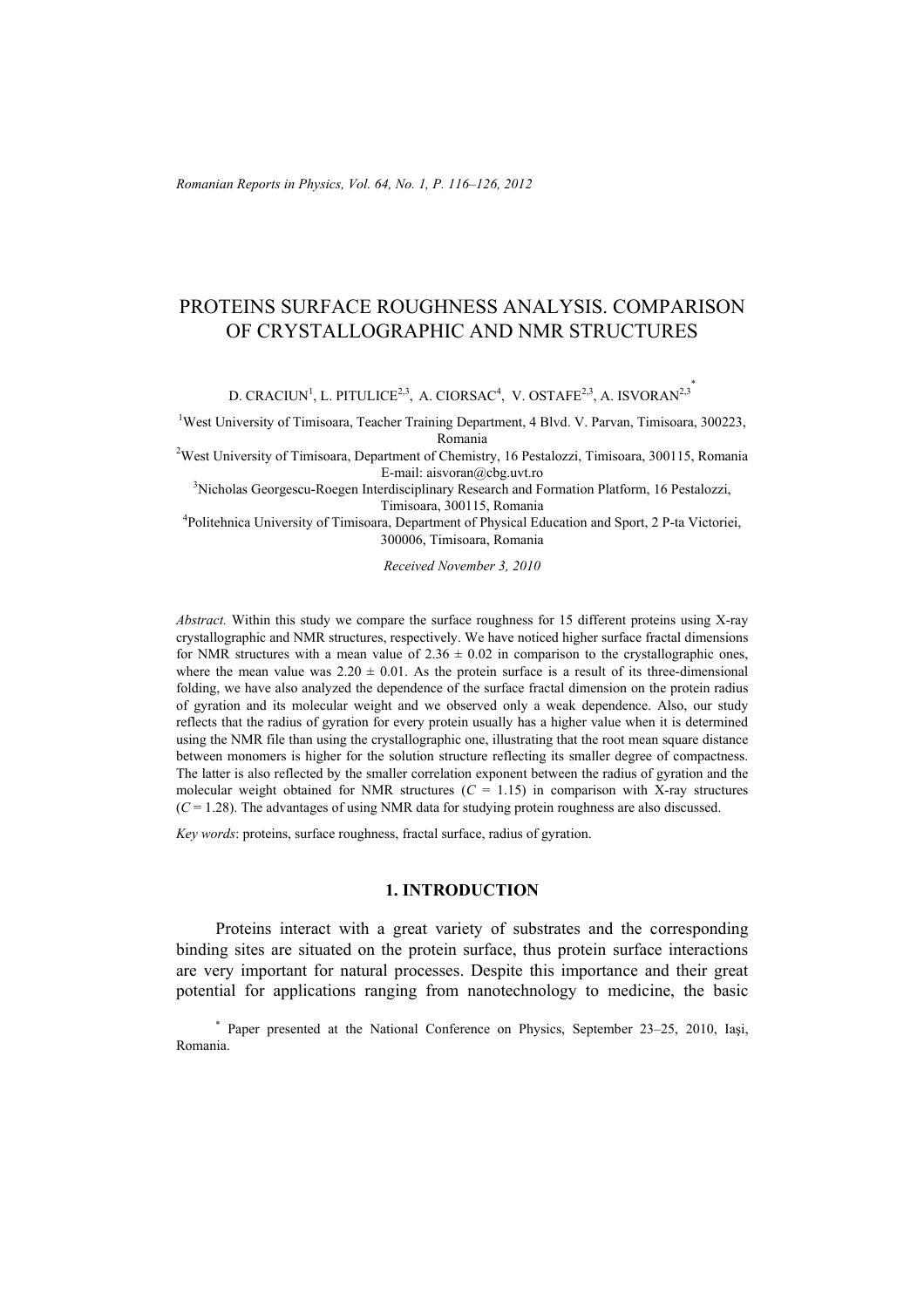mechanisms determining affinity and specificity are still poorly understood [1] and there is a need for quantification of the protein surface properties. These properties are dictated by the relative position and specific features of exposed residues, being modulated by a variety of factors (hydrogen bonding, hydrophobicity, electrostatic interactions, etc) but sharing a unique feature, hydration [2] which is intimately related to the protein fluctuations [3]. Nuclear magnetic resonance (NMR) spectroscopy studies are used to analyze protein surface hydration and they have been revealed water residence times at protein surfaces within the subnanosecond regime [4].

 For the protein surface interactions its surface roughness is an important property and it can be quantified by the fractal dimension [5]. Surface roughness means the presence of some elevations and depressions in a small surface area. A higher roughness indicates a much more complexity of the surface shape that may be correlated to specificity of the interactions [6]. Also, a higher roughness allow a lot of van der Waals contacts to occur between the protein and its ligand, therefore the rougher is the binding site the stronger is the interaction meaning that roughness contributes to binding.

 Protein surfaces have been shown to be fractal with different fractal dimensions at macro- and micro-scale [5–14]. As we know, all these results have been obtained using crystal structures. Crystal structures can be affected by intermolecular packing or crystal lattice packing, but in solution the molecule can adopt many conformations. Also, soluble proteins perform their function in solution and it is important to obtain detailed information concerning their structure in solution state. During the past decades, the NMR of proteins in solution demonstrated their potential for studies regarding both structure and function. Also NMR-based techniques may be used to observe the surface characteristics of a protein without the possible artifacts caused by molecular packing in the crystal [15] and also can inform about hydrodynamic properties of protein molecules in solution [16]. Thus, we focus our study on the differences between the surface roughness of proteins based on solution NMR structures in comparison to crystal ones.

 NMR spectroscopy and X-ray crystallography are complementary methods that are routinely used to study protein structures and dynamics. The two methods share some similarities: both determine time and spatial averages of the protein atoms coordinates and the averages values are obtained from measurements performed on an ensemble of molecules [17]. Beyond these similarities, there are also significant differences between crystal and solution structures. A crystallographic structure is directly determined from the experimental data and, on the contrary, a NMR structure is determined indirectly by combining NMR experimental data with traditionally geometrical potential energy functions. It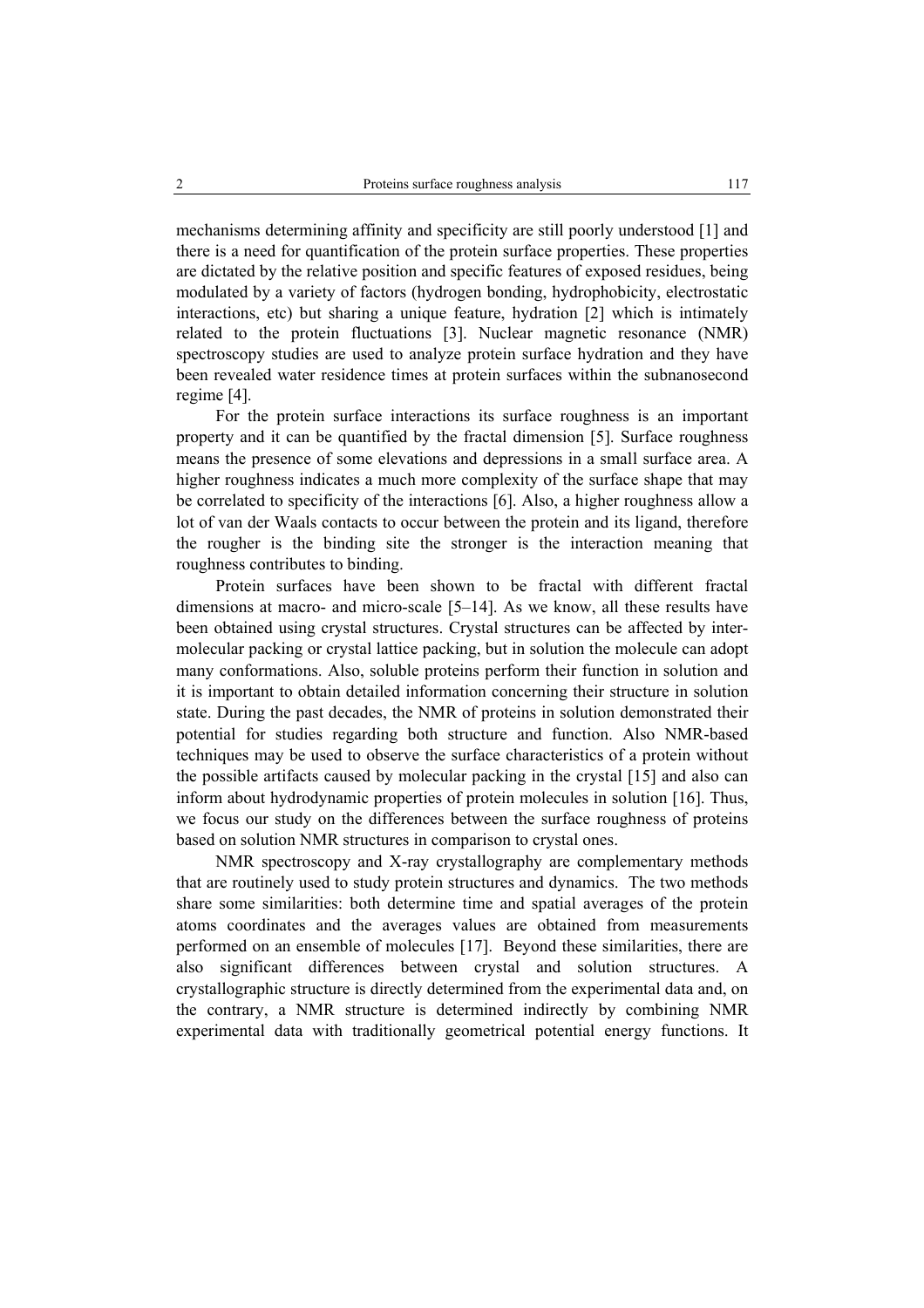means that X-ray data represent a single optimal structure but NMR can be represented by an ensemble of structures. Also, there are differences in terms of spatial distribution of the molecule in the samples and the time scales accessible to each method [18].

 From the similarity point of view between the solution and crystal structures, there might be three situations [19]: (i) the NMR and X-ray structures are coincident, (ii) they are somewhat different and (iii) they are totally distinct. The case of somewhat different solution and crystal structures means that they exhibit the same fold, but local functional differences may be attributed to dynamics. Some examples illustrating this case are the calmodulin, in which the EF hands motifs of the N-terminal domain are considerably less open in the solution structure than in crystallographic one [20], and the maltodextrin binding protein (MBD) that shows in the solution structure a domain closure by comparison to the crystal structure [21]. The case of totally distinct crystal and NMR structures has as example the same protein, calmodulin, having four calcium ions bound, the crystallographic structure (PDB entry code 1CLL) suggests a "dumb-bell" structure with an extended alpha helix and the NMR structure (1CDM) indicates an unstructured and dynamic central region. A flexible interdomain linker has also been demonstrated by NMR structure of xylanase in comparison to its X-ray structure [22] and for matrix metalloproteinase 12, those domains in solution show conformational freedom in respect to each other by comparison to the crystal structure revealing a welldefined relationship between domains [23]. Comparison analysis of the crystal and solution structures of the complexes made by calmodulin with target peptides reveals that the significant differences between the crystal and solution structures may come from the loss of some hydrogen bonds in solution by comparison to crystal structure [19].

 Although differences may appear between crystal and solution structures, NMR spectroscopy has a number of advantages in studying protein dynamics because it may reflect the different degrees of flexibility of distinct parts of the protein molecule, provides local, structural and conformational variability information about macromolecules and regarding the protein folding, it allows to follow the time dependence of structure formation [18].

The aim of the study is to analyze the differences between the surface fractal dimensions of proteins obtained using crystal and solution structural data. We take into consideration 15 different proteins having solved the structures both by X-ray crystallography and NMR spectroscopy and we compare the global surface fractal dimensions for each case.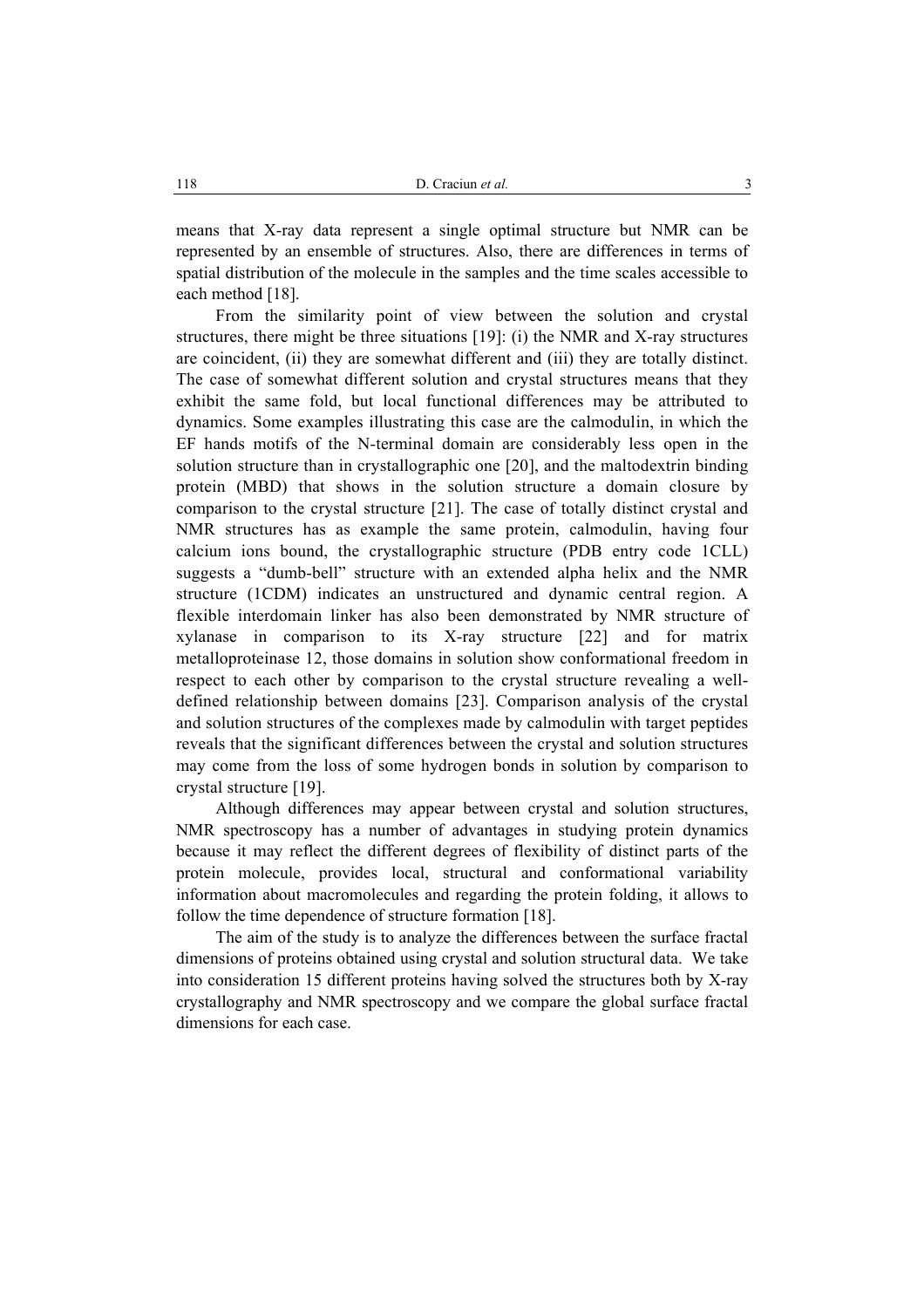## **2. METHOD**

For this study we have chosen 15 different proteins having solved their 3D structures by both X-ray crystallography and NMR spectroscopy methods. The structural data necessary for the calculations have been retrieved from the Protein Data Bank [24] and the PDB codes entry are presented in Table 1 for both X-ray and NMR files.

For each protein we have calculated the global surface fractal dimension  $(D_s)$ and we have appreciated the degree of compactness of crystallographic structures in comparison to NMR ones. Conventional approach to study fractal dimension of protein surface is largely described in literature, as for example in [10], here we only make a short presentation of the equations used in our calculations. The method uses the scaling law between the surface area (SA) of the protein and the radius of the rolling probe molecule (*R*)

$$
SA \sim R^{2-D_s} \tag{1}
$$

and the fractal dimension is determined from the slope of the double logarithmical plot of SA *versus R*. The surface area of the protein has been calculated using the GETAREA on-line free software (URL: http://curie.utmb.edu/ getarea.html) where probe radii of 1, 1.2, 1.4, 1.6, 1.8 and 2 Å respectively were used [25].

In order to appreciate the degree of structural compactness, the scaling law between the radius of gyration and molecular weight has been used [10]

$$
M \sim R_g^{\nu} \tag{2}
$$

The correlation coefficient reflecting the degree of structural compactness is obtained as the inverse of the slope of the linear fitting of  $logR<sub>e</sub>$  *versus*  $logM$  and it is a measure of the packing density of the protein. For every protein the molecular weight has been calculated using ProtParam on-line tool [26] and the radius of gyration for both X-ray and NMR structural files has been calculated using the online facilities provided by the Protein Dipole Moments Server [27] under Weizman Institute web page (URL: http://bioportal.weizmann.ac.il/ dipol/dipol2.html).

## **3. RESULTS AND DISCUSSIONS**

To illustrate the surface fractal dimension determination, the log(SA) *versus* log*R* plot for chicken lysozyme (PDB code entry 2ZQ4) is presented in Fig. 1. The linear fitting of the points presented in Fig. 1 gives the surface fractal dimension in this case,  $D_s = 2.15 \pm 0.02$ .

The PDB codes entry for the structural files and the values obtained for the investigated parameters for all proteins are presented in Table 1.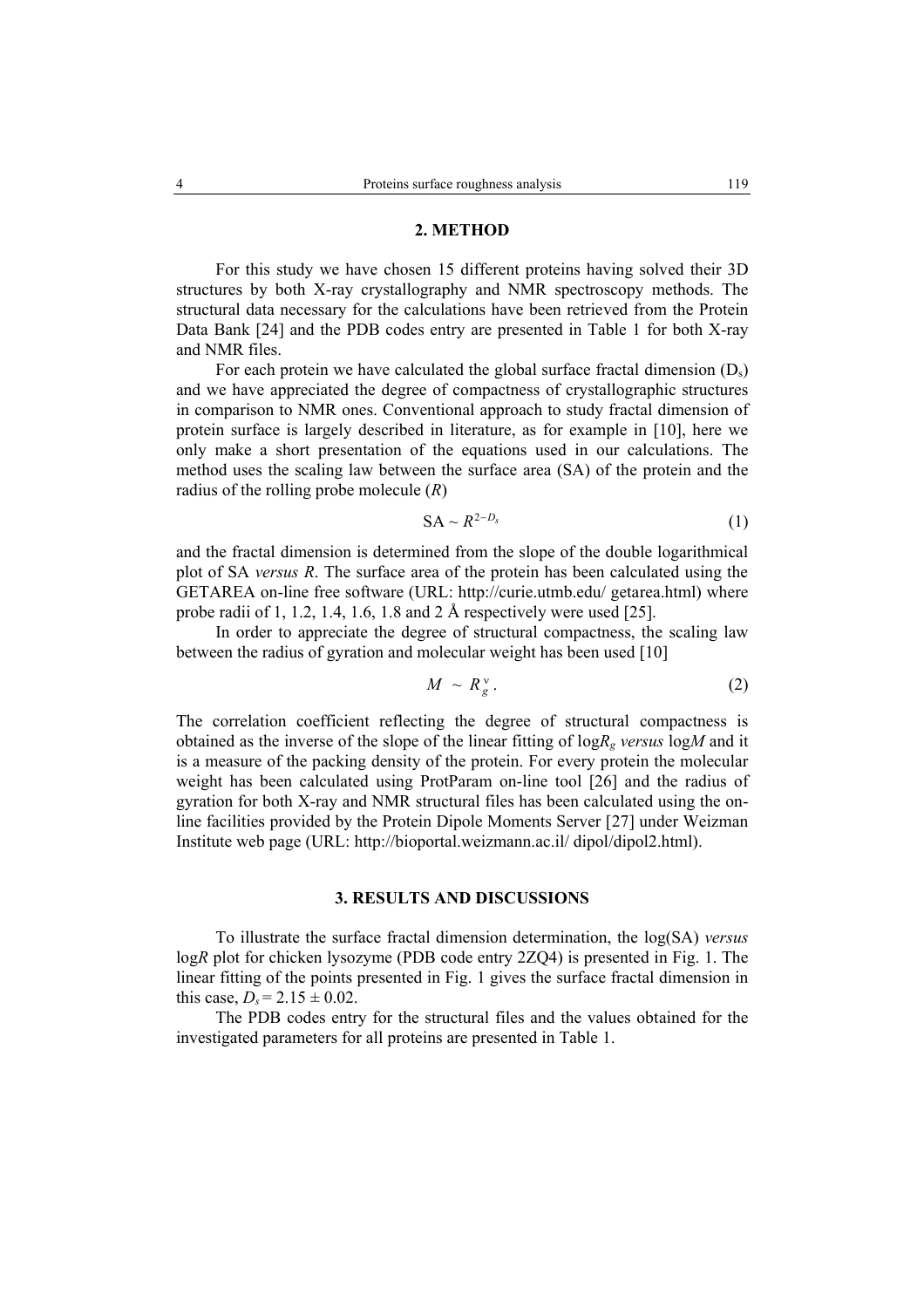

Fig. 1 – Determination of the surface fractal dimension for the X-ray structural file of chicken lysozyme (PDB code 2 ZQ4).

|--|--|

The values of the investigated parameters for considered proteins

| Nr             | Protein        |         | Molecular PDB code | Surface                  |            | Radius of PDB code | Surface               | Radius of |
|----------------|----------------|---------|--------------------|--------------------------|------------|--------------------|-----------------------|-----------|
| crt            |                | Weight  | of the             | fractal dim.             | gyration   | of the             | fractal dim.          | gyration  |
|                |                | (Da)    |                    | X-ray file for the X-ray | for the    |                    | NMR file for the NMR- | for the   |
|                |                |         |                    | file                     | X-ray file |                    | ray file              | NMR file  |
|                |                |         |                    |                          | $(\AA^2)$  |                    |                       | $(\AA^2)$ |
| 1              | Human          | 16706.3 | 1CLL               | $2.19 \pm 0.01$          | 246.50     | 2K0E               | $2.28 \pm 0.03$       | 219.61    |
|                | calmodulin     |         |                    |                          |            |                    |                       |           |
| $\overline{2}$ | Chicken        | 18245.2 | 4TNC               | $2.10\pm0.01$            | 268.44     | 1TNW               | $2.33 \pm 0.05$       | 304.11    |
|                | troponin C     |         |                    |                          |            |                    |                       |           |
| $\mathcal{E}$  | Chicken        | 11726.2 | 3FS7               | $2.20 \pm 0.05$          | 70.08      | 2KQY               | $2.36 \pm 0.08$       | 80.79     |
|                | parvalbumine   |         |                    |                          |            |                    |                       |           |
| $\overline{4}$ | Bovine         | 23202.2 | 10MR               | $2.29 \pm 0.05$          | 238.29     | 1LA3               | $2.45 \pm 0.04$       | 244.22    |
|                | recoverin      |         |                    |                          |            |                    |                       |           |
| 5              | Human          | 11889.7 | 1PVA               | $2.26 \pm 0.01$          | 120.99     | 3PAT               | $2.34 \pm 0.04$       | 120.09    |
|                | parvalbumine   |         |                    |                          |            |                    |                       |           |
| 6              | Human          | 21112.1 | 1ALU               | $2,32\pm0.07$            | 186.41     | 1IL6               | $2.57 \pm 0.02$       | 212.63    |
|                | interleukine 6 |         |                    |                          |            |                    |                       |           |
| $\overline{7}$ | Human          | 8385.7  | 3IL8               | $2.13 \pm 0.01$          | 96.23      | 1IL8               | $2.52 \pm 0.06$       | 190.77    |
|                | interleukine 8 |         |                    |                          |            |                    |                       |           |
| 8              | Bacteriophage  | 10049.6 | 1AAZ               | $2.09 \pm 0.02$          | 113.22     | 1DE1               | $2.26 \pm 0.03$       | 125.77    |
|                | T <sub>4</sub> |         |                    |                          |            |                    |                       |           |
|                | glutaredoxine  |         |                    |                          |            |                    |                       |           |
| 9              | Acathamoeba    | 12952.5 | 1PRQ               | $2.14 \pm 0.02$          | 131.10     | 2PRF               | $2.39 \pm 0.06$       | 149.43    |
|                | profiling      |         |                    |                          |            |                    |                       |           |
| 10             | Sperm whale    | 17199.9 | 1VXA               | $2.19 \pm 0.01$          | 177.81     | 1MYF               | $2.24 \pm 0.02$       | 190.00    |
|                | myoglobin      |         |                    |                          |            |                    |                       |           |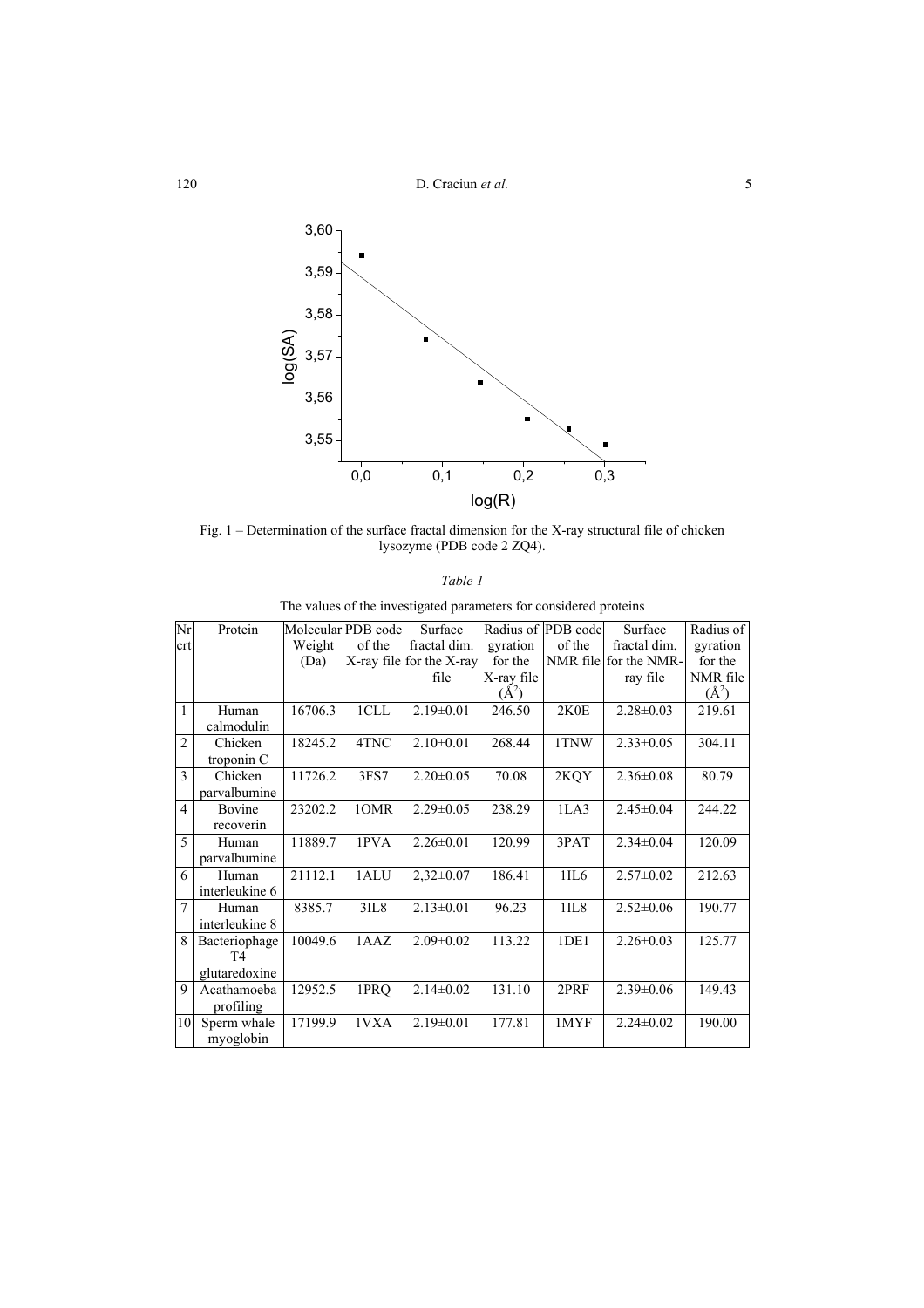|  | Table 1 (continued) |
|--|---------------------|
|--|---------------------|

| l 11 | E Coli           | 40707.3 | 4MBP | $2.31 \pm 0.01$ | 372.45 | 2KLF | $2.59\pm0.02$   | 441.43 |
|------|------------------|---------|------|-----------------|--------|------|-----------------|--------|
|      | maltodextrin     |         |      |                 |        |      |                 |        |
|      | binding protein  |         |      |                 |        |      |                 |        |
| 12   | Chicken          | 14313.1 | 2ZQ4 | $2.15 \pm 0.02$ | 146.84 | 1GXV | $2.18 \pm 0.03$ | 156.81 |
|      | lysozyme         |         |      |                 |        |      |                 |        |
|      | 13 Mycobacterium | 22288.2 | 2CDN | $2.22 \pm 0.01$ | 200.77 | 1P4S | $2.42\pm0.01$   | 227.40 |
|      | tuberculosis     |         |      |                 |        |      |                 |        |
|      | adenylate        |         |      |                 |        |      |                 |        |
|      | kinase           |         |      |                 |        |      |                 |        |
|      | 14 SH3 domain of | 7219.2  | 1U06 | $2.13 \pm 0.02$ | 72.65  | 1M8M | $2.19\pm0.02$   | 84.75  |
|      | chicken alpha-   |         |      |                 |        |      |                 |        |
|      | spectrin         |         |      |                 |        |      |                 |        |
| 15   | Anabaena         | 18745.5 | 1FTG | $2.31 \pm 0.03$ | 177.30 | 2KOU | $2.20 \pm 0.01$ | 238.37 |
|      | flavodoxine      |         |      |                 |        |      |                 |        |

The values obtained for the surface fractal dimensions of the proteins, between 2.10 and 2.57, are in good agreement with other published data  $[6, 10-14,$ 16] and reveal that the concepts of fractal geometry are applicable to describe quantitatively the surface roughness of proteins.

Student and one-way ANOVA statistical tests performed under ORIGIN8.0 shows that, at the 0.05 level, the mean value for the surface fractal dimensions obtained using X-ray crystallographic files,  $2.20 \pm 0.01$ , significantly differs from the mean value of the surface fractal dimensions obtained using the NMR files,  $2.36 \pm 0.02$  reflecting the higher roughness of NMR structures. As the surface roughness is mainly responsible for protein-protein and protein-ligand interactions due to its contribution to the specificity of these interactions [6], our result underlines that NMR structures are better candidates than X-ray ones for molecular modeling and drug design studies. This observation is also sustained by the fact that NMR structures allow to take into account other important factors regulating the protein interactions, such as the hydration level of the protein and its flexibility.

From Table 1 we also notice usually higher values of radii of gyrations obtained for NMR structures reflecting the distinct spatial distribution of monomers with a higher root mean square distance between them, and also a smaller degree of compactness of solution structures in comparison to X-ray crystals.

As the protein surface is a result of the three-dimensional folding, we may expect that surface enlargement due to the rise of amino acid number (and protein molecular weight) to be accompanied by the increase of surface irregularities and consequently to find some correlation between the surface fractal dimension and the protein radius of gyration and its molecular weight. We could notice only a weak dependence of the surface fractal dimension on radius of gyration (correlation coefficient  $R=0.60\pm0.06$ ) and on molecular weight (correlation coefficient  $R=0.63\pm0.07$ ), as it is presented in Fig. 2 for the calculations based on the X-ray structural files and Fig. 3, respectively. The result is similar for the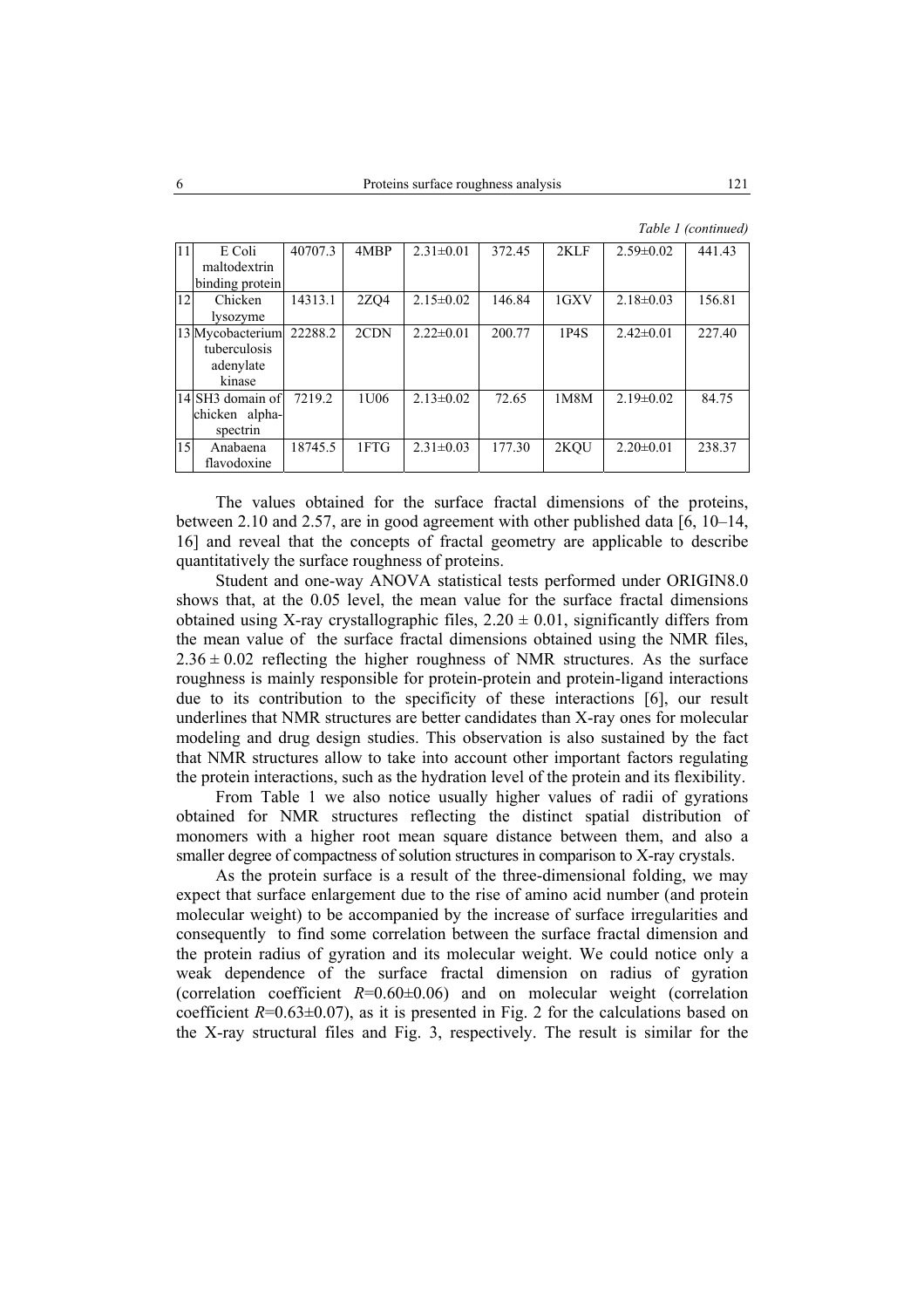calculations based on NMR files, the correlation coefficients being R=0.64±0.06 for the dependence of the surface fractal dimension on radius of gyration. These results suggest that the number of amino acids in sequence has a weak influence on the protein folding process, the physical and chemical properties of amino acids being more important for this process than their number.



Fig. 2 – Surface fractal dimension *versus* radius of gyration for the X-ray structural files.



Fig. 3 – Surface fractal dimension *versus* molecular weight.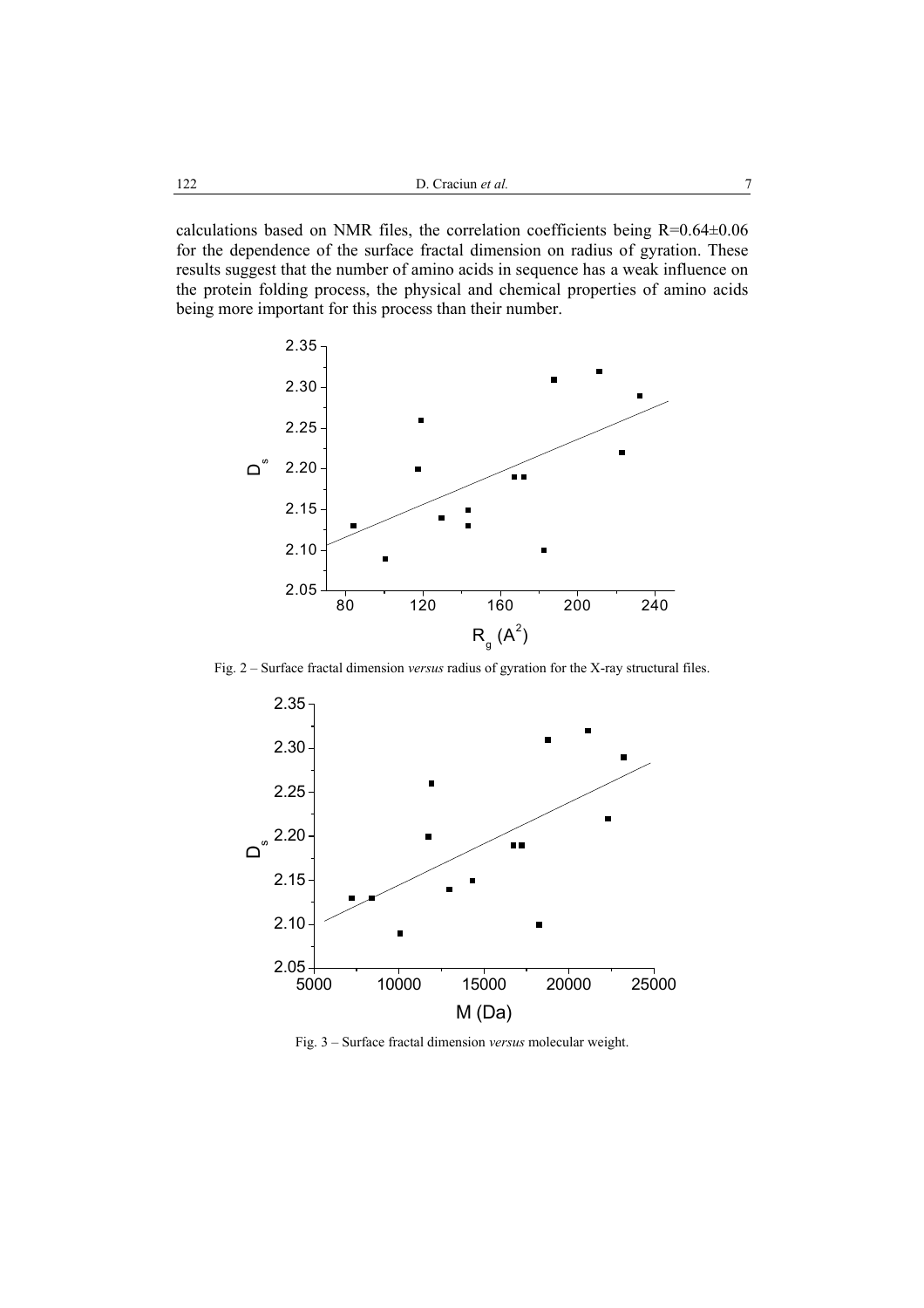Our data show a linear dependence in the double logarithmical plot of the radius of gyration versus molecular weight (Figs. 4) and this dependence allows us to compare the packing density for the X-ray and NMR files.



Fig. 4 – Double logarithmical plot of radius of gyration *versus* molecular weight for the X-ray files (a) and NMR files (b).

The linear fitting of the points in Fig. 4 allows to obtain the correlation exponent between the radius of gyration and molecular weight and it is smaller for NMR structures (*C*=1.15) in comparison with X-ray crystals (*C*=1.28) reflecting a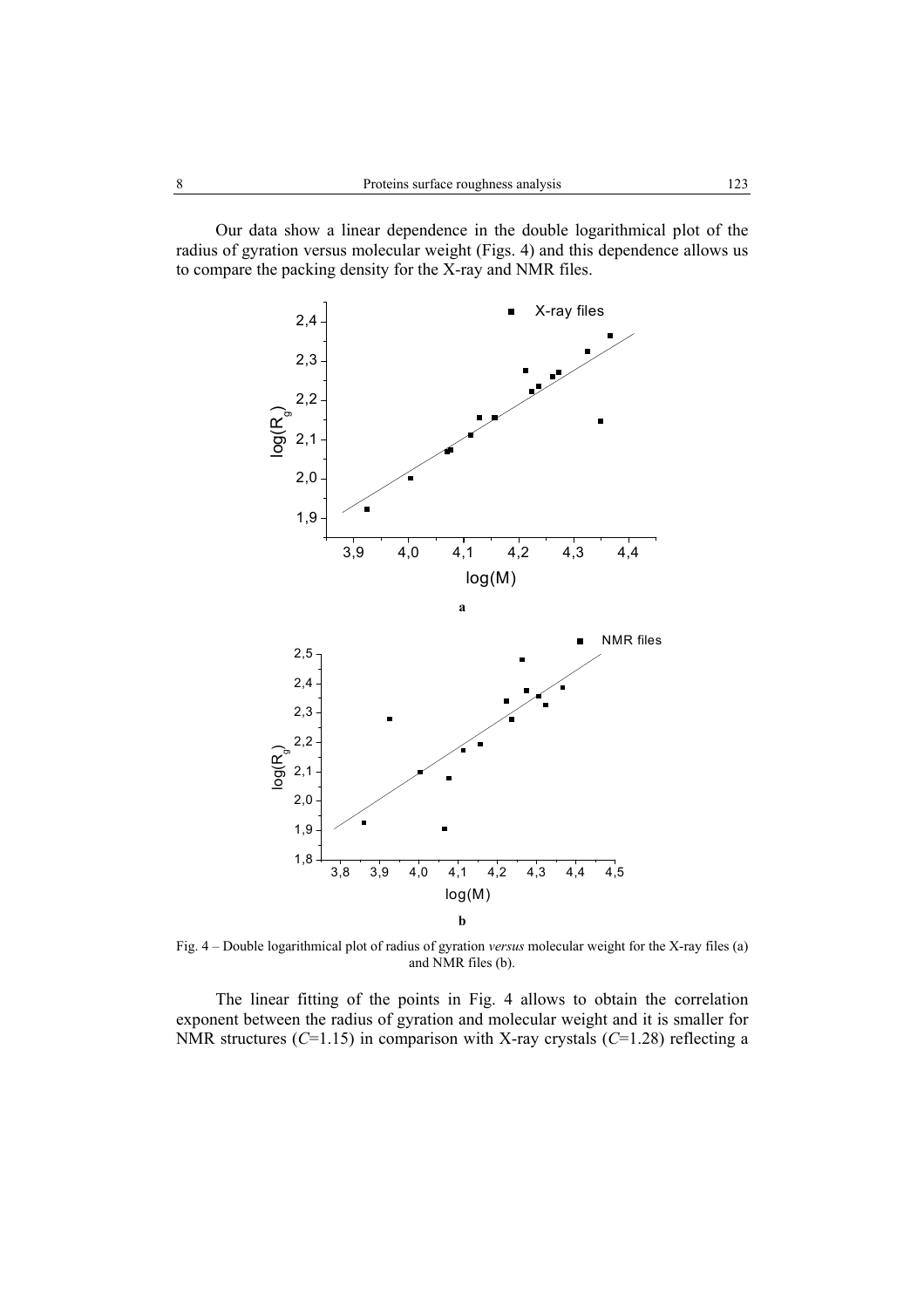higher packing density for X-ray structures in comparison to NMR ones. The lower packing density of NMR structures could be related to the spatial distribution of monomers and to the protein hydration, a property very important for many natural processes. From the other point of view, the higher packing density reflected by Xray structures could also be due to the effect of crystal lattice packing being in this case only an artifact.

## **4. CONCLUSIONS**

Within this study, two different approaches to analyze protein surface fractality are considered: structural files obtained by X-ray crystallography and structural files obtained by NMR spectroscopy, respectively. Our study confirms that fractal analysis of protein surfaces allows to take into account the surface heterogeneity and to quantitatively characterize it using the fractal dimension. It also suggests that this quantity has a week dependence on protein molecular weight and radius of gyration but it strongly depends on the physical state of the protein being always higher for protein in solution in comparison to crystallized protein. This result is in good agreement with other studies reflecting that surface fractal dimension depends on the properties of the media, such as pH, electrolyte concentration and temperature [6, 28].

The higher fractality of protein surfaces reflected by NMR structures can reveal some important properties of protein surface regarding its interactions with small molecules (solvent, ligands) and/or other macromolecules. From this point of view, it is already known that protein surface topography dominates the physics and chemistry of water binding, a protein with higher surface roughness showing a higher number of bounded water molecules [29]. This interdependence of the protein surface shape and hydration level has general implications for modeling, prediction of protein surface shape, molecular recognition, local folding and solvent binding. It is also known that the fractality of the protein surface has significant influence on many biochemical and biophysical processes [30] such as protein aggregation, diffusion of small molecules along the protein surface with direct consequences on the selectivity of chemical reactions. Although limited in terms of size of the molecules that can be studied at present, NMR structural files offer some advantages over X-ray crystallography in studies of surface shape and roughness in correlation with the protein interactions and they may be successfully used for computational approaches regarding molecular modeling.

Tacking into account all these observations we may conclude that the use of NMR structural files for surface fractality analysis can improve the understanding of molecular biology problems and that, in addition to and X-ray crystallography, NMR spectroscopy is a complementary method for probing a wide range of structural properties of macromolecules.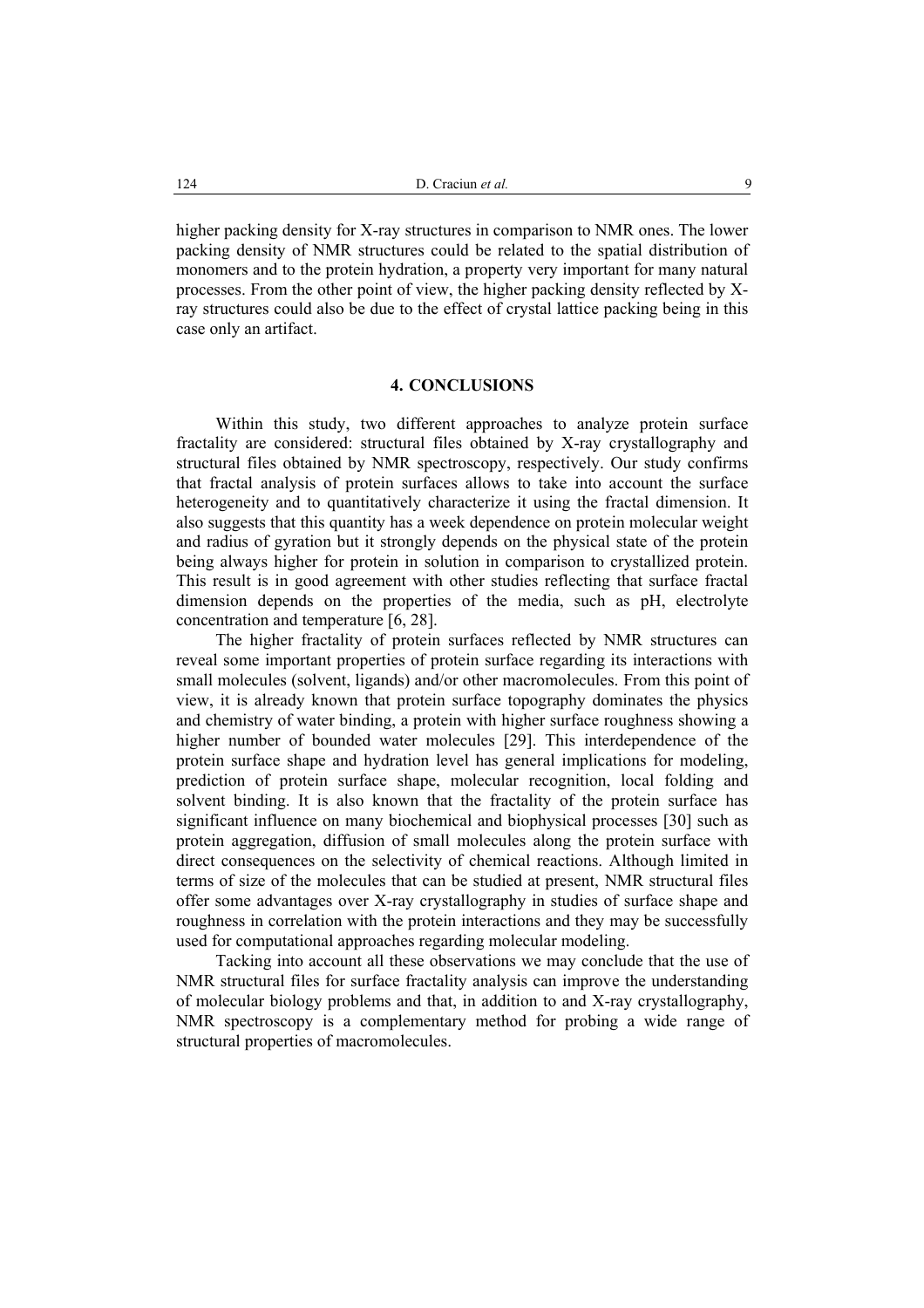#### REFERENCES

- 1. O. Cohavi, S. Corni, F. De Rienzo, R. Di Felice, K. E. Gottschalk, M. Hoefling, D. Kokh, E. Molinari, G. Schreiber, A. Vaskevich, R. C. Wade, *Protein–surface interactions: challenging experiments and computations*, Journal of Molecular Recognition, **23**, *3*, 259–262 (2010).
- 2. N. Niccolai, A. Ciutti, O. Spiga, M. Scarselli, A. Bernini, L. Bracci, D. Di Maro, C. Dalvit, H. Molinari, G. Esposito, P. A. Temussi, *NMR Studies of Protein Surface Accessibility*, The Journal of Biological Chemistry, **276**, *45*, 42455–42461 (2001).
- 3. L. Zhang, L. Wang, Ya-T. Kao, W. Qiu, Y. Yang, O. Okobiah, D. Zhong, *Mapping hydration dynamics around a protein surface*, PNAS, **104**, *47*, 18461–18466 (2007).
- 4. G. Otting, E. Liepinsh, K. Wuthrich, *Protein hydration in aqueous solution*, Science, **254**, 974–980 (1991).
- 5. M. Lewis, D.C. Rees, *Fractal surface of proteins*, Science, **230**, 1163-1165 (1985).
- 6. F.K. Pettit, J.U. Bowie, *Protein surface roughness and small molecular binding sites*, J Mol Biol., **285**, *4*, 1377–82 (1999).
- 7. P. Pfeifer, U. Weltz, H. Wipperman, *Fractal surface dimension of proteins: lysozyme*, Chem Phys Letters, **113**, 535–540 (1985).
- 8. T. Goetze, J. Brickmann, *Self similarity of protein surfaces*, Biophys. J., **61**, 109–118 (1992).
- 9. B.A. Feodorov, B.B. Feodorov, W. Schmidt, *An analysis of fractal properties of the surfaces of globular proteins*, J. Chem Phys., **99**, 4078–4083 (1993).
- 10. T.G Dewey, *Fractals in molecular biophysics*, Oxford University Press: Oxford, New York. 1997
- 11. E.W. Stawiski, A.E. Baucom, S.C. Lohr, L. M. Gregoret, *Predicting protein function from structure: Unique structural features of proteases*, PNAS, **97**, 3954–3958 (2000).
- 12. E.W. Stawiski, Y. Mandel-Goutfreund, A.C. Lowenthal, L.M. Gregoret, *Progress in predicting protein structure from sequence: unique features of O-glycosidases,* Pacific Simposium on Biocomputing, **7**, 637–648 (2002).
- 13. L Pitulice, A. Isvoran, A. Chiriac, *Structural features of proteins reflected by structural scaling laws,* Journal of Serbian Chemical Society, **73**, 805–813 (2008).
- 14. L. Pitulice, A. Isvoran, C.T. Craescu, A. Chiriac, *Scaling properties of radius of gyration and surface area for EF hand calcium binding proteins,* Chaos Solitons and Fractals, **40**, 684–690 (2009).
- 15. N. Niccolai, R. Spadaccini, M. Scarselli, A. Bernini, O. Crescenzi, O. Spiga, A. Ciutti, D. Di Maro, L. Bracci, C. Dalvit, A.T. Piero, *Probing the surface of a sweet protein: NMR study of MNEI with a paramagnetic probe,* Protein Sci., **10**, *8*,1498–1507 (2001).
- 16. D.A. Fushman, *Surface fractality of proteins from theory and NMR data*, J. Biomol. Struct. & Dynamics, **7** (1990).
- 17. D. Morikis, J.D. Lambris, *Physical methods for structure, dynamics and binding in immunological research*, Trends Immunol, **12**, 700–707 (2004).
- 18. A.T. Brunger, *X-ray crystallography and NMR reveal complementary views of structure and dynamics*, Nat Struct Biol, **4**, 862–865 (1997).
- 19. I. Bertini, P. Kursula, C. Luchinat, G. Parigi, J. Vahokoski, M. Wilmanns, J. Yuan, *Accurate solution structures of proteins from X-ray data and minimal set of NMR data: calmodulinpeptide complexes as examples*, J. Am. Chem. Soc, **131**, 5134–5144 (2009).
- 20. J.J. Chou, S. Li, C.B. Klee, A. Bax, *Solution structure of Ca2+-calmodulin reveals flexible handlike properties of its domains,* Nat. Struct. Biol., **8,** 990–997 (2001).
- 21. N.R. Skrynnikov, N.K. Goto, D. Yang, W.Y. Choy, J.R. Tolman, G.A. Mueller, L.E. Kay, *Orienting domains in proteins using dipolar couplings measured by liquid state NMR: Differences in solution and crystal forms of maltodextrin binding protein loaded with β-cyclodextrin*, J.Mol.Biol., **295**, 1265–1273 (2000).